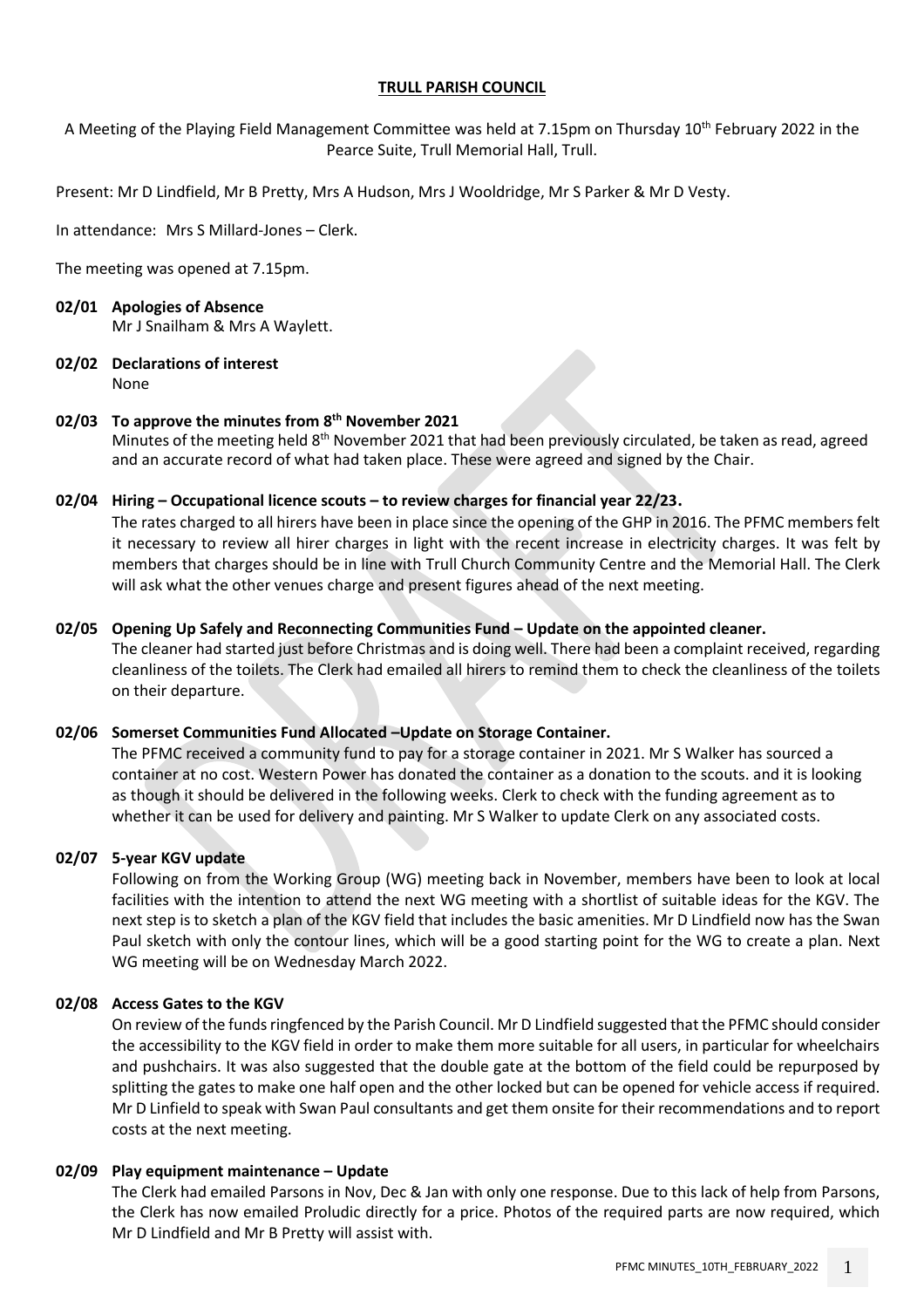## **02/10 Consider alternative uses for the GHP.**

A regular hirer had sent an email to the Clerk suggesting that the unused shower facilities could be converted to provide a sauna and/or a steam room facility.

Members thought that this would probably need staff onsite and would be costly to convert, however agreed that the repurpose of the shower facilities could be considered in the 5-year KGV Plan. Another suggestion was to create access to members of the public to the toilets.

## **02/11 Footpath – Chicane**

The Clerk had received no response from Sarah Cresswell (Footpath Officer), but has since been passed to Sam Jackson (Rights of Way Warden), who has given permission in principle for some sort of barrier with a requirement that it must be 1.2 metres apart. The Clerk recommended that members approve an expenditure in principle for the planters that may need to be removed if there are persistent complaints. There was already a resolution made by PFMC members to approve a chicane. It was resolved to approve the expenditure of £1,500 in principle to cover this project. The Clerk advised that it is likely that this cost can be covered by the Parish Council due it being an item of capital expenditure. Mr B Pretty explained that he would ask the ROW Warden to come and review the proposal once there was more of an idea of planter to be used. It was agreed that the planters need to be heavy. Mr B Pretty and Mrs A Hudson to find some suitable planters for consideration before purchase.

## **02/12 Security Cameras**

Due to some concerns regarding anti-social behaviour around the GHP Mr B Pretty had asked the Clerk to look into whether it would be acceptable to put some security cameras in place.

Following a lengthy discussion, members felt that the greatest concern was the lack of security lighting. The Clerk had meet with an electrician in December and was awaiting a quote, but after several emails, there has been no response. Therefore, the first week of February, another electrician attended and is in the process of putting a quote together. Members asked that on receipt of the quote, it would be good to request a further quote for a dusk till dawn light.

It was agreed to park the issue of security cameras until the security lights are replaced.

#### **02/12 Treating the timber fences around the KGV field and dragon**

Mr B Pretty had created a specification and had requested quotes from 3 companies with no response. Mr D Vestey explained that two of the Trull scouts have been selected for the Jamboree in South Korea in 2023 and need to raise £4,000, and asked if the PFMC would be interested to pay for the job to be done. Members agreed that they would be very much in favour of supporting the scouts. Mr D Vesty to come back to the next meeting with more information.

#### **02/13 Additional signatory onto the bank**

The Clerk noted that the application had been submitted.

#### **02/14 To approve the bank reconciliation, dated 31.01.22**

It was **resolved** to approve the closing balance on the 31st January at £7,593.96. It was noted that £1,500 of this is for the cost of cleaning associated costs and £850 of the remaining balance is ring fenced for the storage container.

## **02/15 Booking Secretary**

A lady has come forward to help with the bookings and meeting hirers. An email account has been set up and the booking calendar has been shared. It is hoped that the volunteer who has stepped forward will be able to start helping with bookings soon.

#### **02/16 Payments and receipts to approve**

#### **Payments November 2021**

| <b>Brian Pretty</b>      | <b>PFMC</b> | Paints for PFMC                                  | £25.59  |
|--------------------------|-------------|--------------------------------------------------|---------|
| Parsons                  | <b>PFMC</b> | Inv 15809                                        | £227.54 |
| <b>Coombers Security</b> | <b>PFMC</b> | 201522                                           | £71.29  |
| <b>SPFA</b>              | <b>PFMC</b> | <b>Annual Inspection</b>                         | £110.00 |
| Sammie Millard-Jones     | <b>PFMC</b> | Cleaning materials, first aid kit $\vert$ £21.76 |         |
|                          |             | replenishments                                   |         |